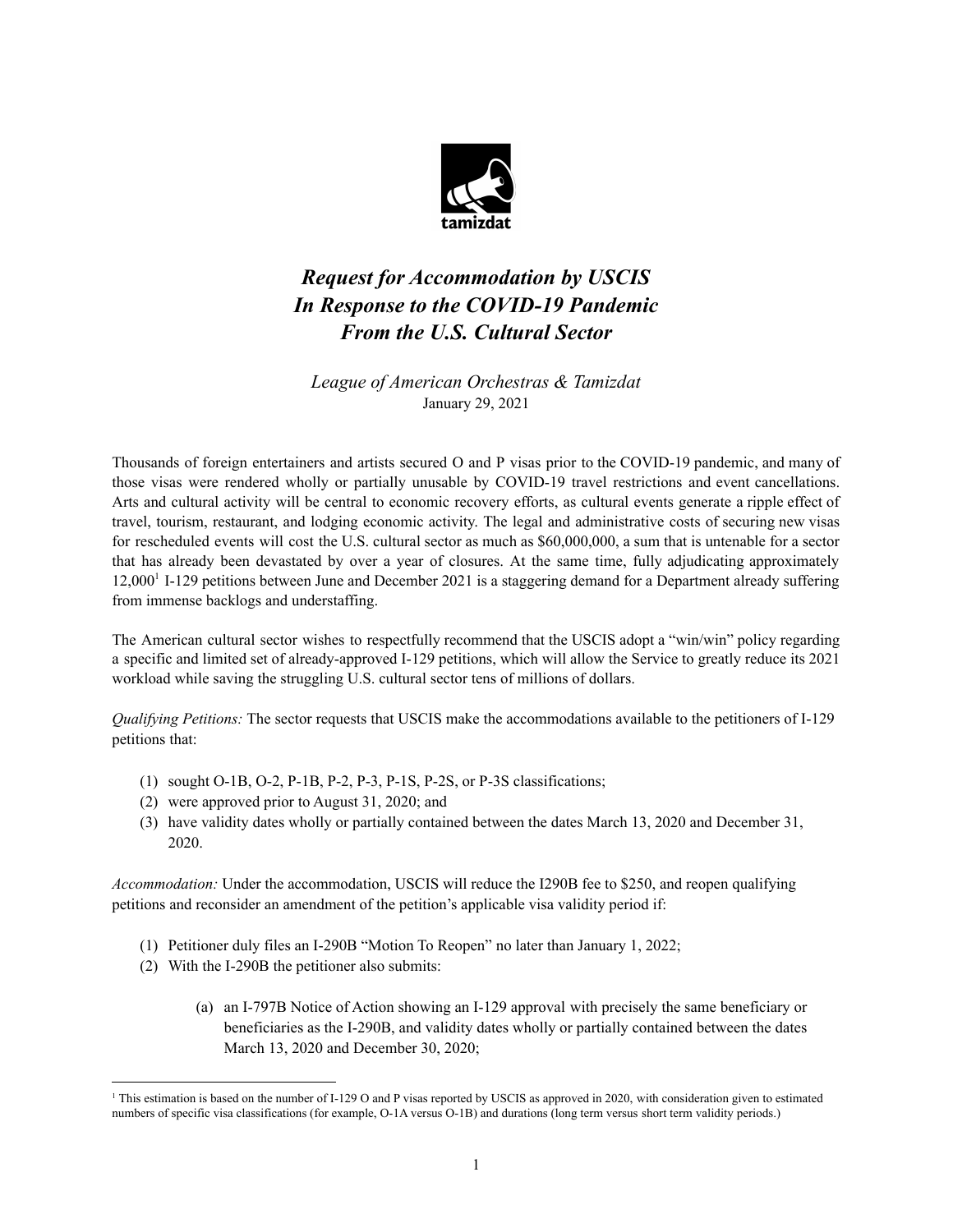- (b) a revised I-129 Page 5 reflecting the dates defining the new validity period sought;
- (c) either (i) the union or peer group consultation initially included with the original I-129, if its issue date is no more than two years prior to the date of filing of the I-290B related to an O petition, or (ii) a new union or peer group consultation, covering the new employment; and
- (d) new evidence of *bona fide* employment based on the requested dates in the newly submitted I-129 page 5 that meets the relevant USCIS standard for I-129 adjudication. For itinerary-based petitions, petitioner must also submit a new itinerary of engagements that meets the relevant USCIS standard for I-129 adjudication.
- (3) The beneficiary or beneficiaries needed for the new employment period are identical to those included in the initially filed petition;
- (4) The validity period sought is no longer than what was sought in the initially filed petition; and
- (5) No readily available preponderance of evidence indicates that the type of new employment is substantially dissimilar from the type of employment represented in the original I-129 petition.

*Processing:* The Service shall establish a unit within the O and P group that will process this limited set of I-290B forms, and this unit shall process these forms in the order that they were received in no more than six weeks, unless additional evidence is required.

USCIS shall not retrieve the previously approved I-129 petitions and supporting documentation prior to adjudication of the I-290B, and in the absence of a preponderance of readily available evidence to the contrary, shall defer to the prior adjudicating officer's evaluation of evidence submitted with the I-129 petition pursuant to establishing that:

- O-1B beneficiaries have extraordinary ability in the field of arts;
- P-1B beneficiaries are members of an internationally recognized entertainment group;
- P-2 beneficiaries are performing under a reciprocal exchange program that provides for the temporary exchange of artists and entertainers, or groups of artists and entertainers;
- P-3 beneficiaries are participants in a culturally unique program;
- O-2 beneficiaries have current essentiality, critical skills, and experience with the O-1 beneficiary, and substantial experience performing the critical skills and essential support services for the O-1; or
- P-1S, P-2S, or P-3S beneficiaries have prior essentiality, critical skills, and experience with the principal beneficiary(s).

In all other ways the processing of these I-290B forms will follow existing procedures.